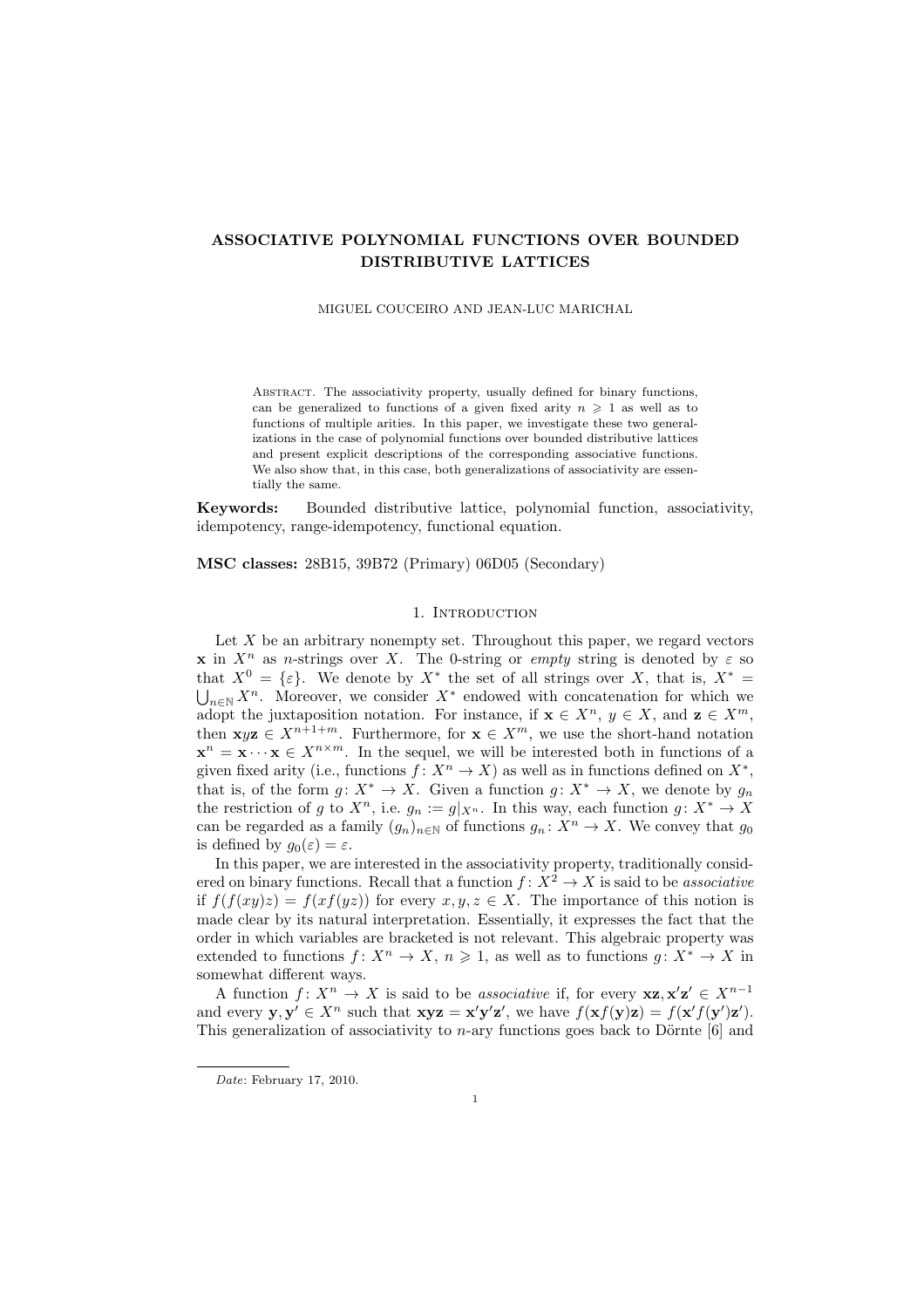led to the generalization of groups to *n*-groups (polyadic groups).<sup>1</sup> In a somewhat different context, this notion has been recently used to completely classify closed intervals made of equational classes of Boolean functions; see [2].

On a different setting, associativity can be generalized to functions on  $X^*$  as follows. We say that a function  $g: X^* \to X$  is associative if, for every  $xyz, x'y'z' \in X^*$ such that  $xyz = x'y'z'$ , we have  $g(xg(y)z) = g(x'g(y')z')$ . Alternative formulations of this definition appeared in the theory of aggregation functions, where the arity is not always fixed; see for instance [1, 13, 15, 16].

In general, the latter definition is more restrictive on the components  $g_n$  of  $g: X^* \to X$ . For instance, the ternary real function  $f(xyz) = x - y + z$  is associative but cannot be the ternary component of an associative function  $g: \mathbb{R}^* \to \mathbb{R}$ . Indeed, the equations

$$
g_2(g_2(xy)z) = g_2(xg_2(yz)) = x - y + z
$$

have no solution, for otherwise we would have  $y = q_2(q_2(y_0))$  and hence

 $g_2(xy) = g_2(xg_2(g_2(y0)0)) = g_2(g_2(xg_2(y0))0) = x - g_2(y0),$ 

which would imply  $q_2(xy) = x - y$ , a contradiction.

In this paper we show that, in the case of lattice polynomial functions, the two notions of associativity are essentially the same. More precisely, given a bounded distributive lattice L, we have that a polynomial function  $f: L^n \to L$  is associative if and only if it is the *n*-ary component of some associative function  $g: L^* \to L$ ; see Corollary 8. From this result and a characterization of polynomial functions given in [5], we derive a description of associative and range-idempotent polynomial functions  $g: L^* \to L$  in terms of necessary and sufficient conditions. To this extent, in Section 2 we provide some preliminary results, which are then used in Section 3 to obtain explicit descriptions of those associative polynomial functions; see Theorems 6, 7, and 10.

## 2. Preliminary results

The following proposition provides useful reformulations of associativity of functions  $g: X^* \to X$ .

**Proposition 1.** Let  $g: X^* \to X$  be a function. The following assertions are equivalent:

- (i) g is associative.
- (ii) For every  $xyz \in X^*$ , we have  $g(xg(y)z) = g(xyz)$ .
- (iii) For every  $xy \in X^*$ , we have  $g(g(x)g(y)) = g(xy)$ .

*Proof.* We prove  $(i) \Rightarrow (ii)$  simply by considering  $xyz \in X^*$ ,  $x' = xyz$  and  $y' =$  $z' = \varepsilon$ . Also, we have  $(ii) \Rightarrow (i)$  and  $(ii) \Rightarrow (iii)$  trivially. Finally, let us prove that  $(iii) \Rightarrow (ii)$ . First observe that  $g(g(\mathbf{x})) = g(\mathbf{x})$  for every  $\mathbf{x} \in X^*$ . Therefore, for every  $xyz \in X^*$ , we have  $g(xg(y)z) = g(g(xg(y))g(z)) = g(g(g(x)g(y))g(z)) =$  $g(g(\mathbf{xy})g(\mathbf{z})) = g(\mathbf{xyz}).$ 

Remark 1. (i) Associativity of functions  $g: X^* \to X$  was defined in [15] and [16] as in assertions *(iii)* and *(ii)* of Proposition 1, respectively. For a recent reference, see [13].

<sup>&</sup>lt;sup>1</sup>The first extensive study on polyadic groups was due to Post [19]. This study was followed by several contributions towards the classification and description of  $n$ -groups and similar "superassociative" structures; to mention a few, see [7, 8, 9, 11, 12, 14, 18, 20].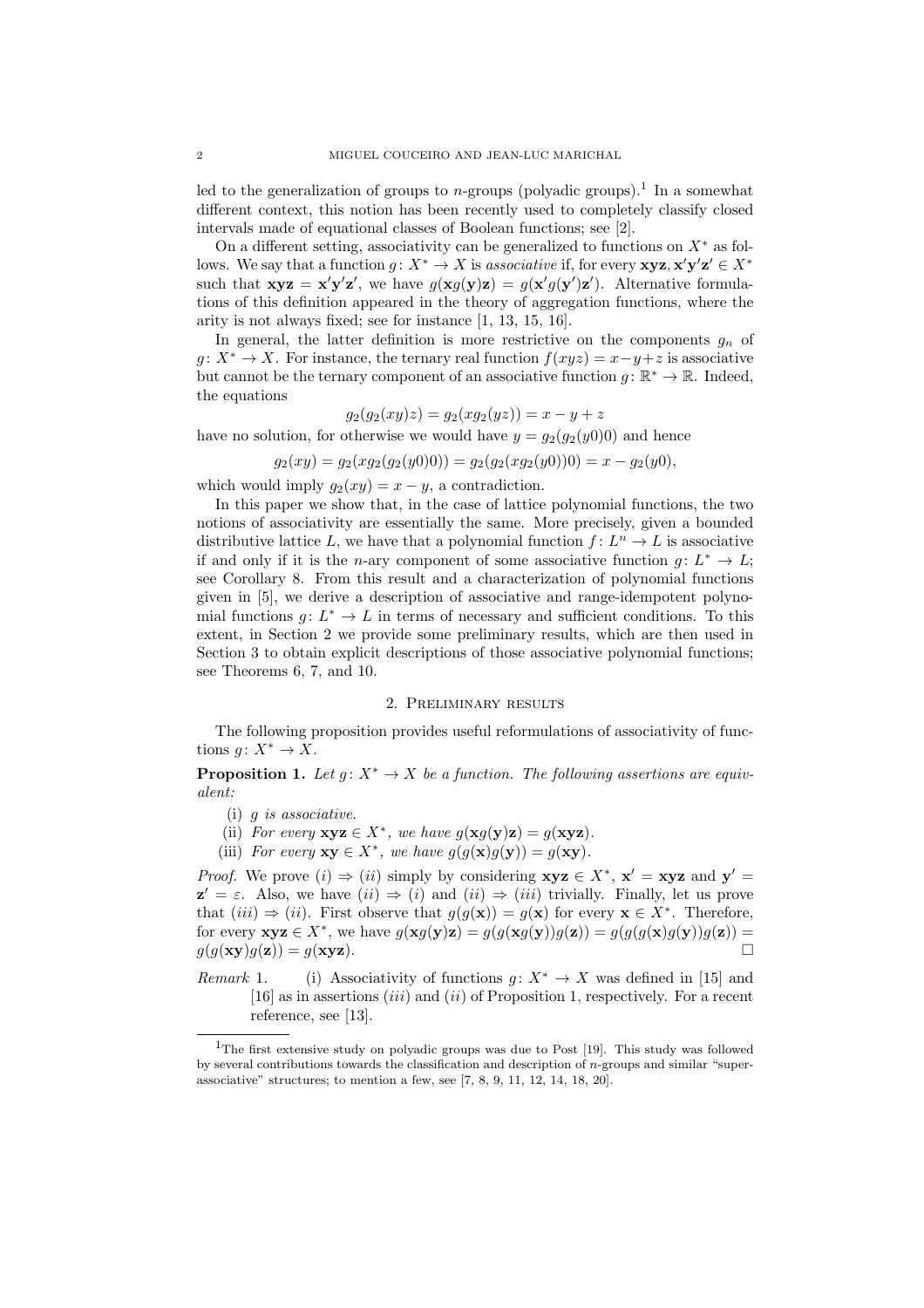(ii) As observed in [1], associative functions  $q: X^* \to X$  are completely determined by their unary and binary components. Indeed, for every  $n \in \mathbb{N}$ ,  $n > 2$ , and every  $x_1, \ldots, x_n \in X$ , we have

$$
g(x_1\cdots x_n)=g_2(g_2(\cdots g_2(g_2(x_1x_2)x_3)\cdots)x_n).
$$

A function  $f: X^n \to X$  is said to be *idempotent* if  $f(x^n) = x$  for every  $x \in X$ . It is said to be *range-idempotent* [13] if  $f(f(\mathbf{x})^n) = f(\mathbf{x})$  for every  $\mathbf{x} \in X^n$ . Similarly, we say that a function  $g: X^* \to X$  is *range-idempotent* if  $g(g(\mathbf{x})^n) = g(\mathbf{x})$  for every  $\mathbf{x} \in X^*$  and every integer  $n \geq 1$ .

**Lemma 2.** Let  $g: X^* \to X$  be an associative function. Then q is range-idempotent if and only if  $g(\mathbf{x}^n) = g(\mathbf{x})$  for every  $\mathbf{x} \in X^*$  and every integer  $n \geq 1$ .

*Proof.* For the sufficiency, simply observe that, for every  $\mathbf{x} \in X^*$  and every  $n \geq 1$ , we have  $g(g(\mathbf{x})^n) = g(g(\mathbf{x})) = g(\mathbf{x})$ . For the necessity, by repeated applications of Proposition 1 (*ii*), we observe that, for every  $x \in X^*$  and every  $n \geq 1$ , we have  $g(\mathbf{x}^n) = g(g(\mathbf{x})^n) = g(\mathbf{x}).$ 

**Lemma 3.** Let  $g: X^* \to X$  be an associative and range-idempotent function. Then, for every  $\mathbf{x} y \mathbf{z} \in X^*$ , we have  $g(\mathbf{x} g(\mathbf{x} y \mathbf{z}) \mathbf{z}) = g(\mathbf{x} y \mathbf{z})$ .

*Proof.* Let  $xyz \in X^*$ . Using associativity and Lemma 2, we have  $g(xg(xyz)z)$  $g(g(\mathbf{x}^2)yg(\mathbf{z}^2)) = g(g(\mathbf{x})yg(\mathbf{z})) = g(\mathbf{x}y\mathbf{z}).$ 

#### 3. Associative polynomial functions

Let  $L$  be a bounded distributive lattice, with 0 and 1 as bottom and top elements. In this section, we focus on (lattice) polynomial functions  $f: L^n \to L$ , that is, functions which can be obtained as combinations of projections and constant functions using the lattice operations  $\land$  and  $\lor$ . As it is well known, these coincide exactly with those functions representable in disjunctive normal form (DNF).

More precisely, for  $I \subseteq [n] = \{1, \ldots, n\}$ , let  $\mathbf{e}_I \in \{0, 1\}^n$  be the characteristic vector of I and let  $\alpha_f: 2^{[n]} \to L$  be the function given by  $\alpha_f(I) = f(\mathbf{e}_I)$ . Then

(1) 
$$
f(\mathbf{x}) = \bigvee_{I \subseteq [n]} (\alpha_f(I) \wedge \bigwedge_{i \in I} x_i).
$$

Moreover, by considering the function  $\alpha_f^* \colon 2^{[n]} \to L$  defined by

$$
\alpha_f^*(I) = \begin{cases} \alpha_f(I), & \text{if } \bigvee_{J \subsetneq I} \alpha_f(J) < \alpha_f(I), \\ 0, & \text{otherwise,} \end{cases}
$$

we obtain the 'minimal' DNF representation of f by replacing  $\alpha_f(I)$  with  $\alpha_f^*(I)$  in (1). For further background, see [5, 3].

The following proposition provides a characterization of the  $n$ -ary polynomial functions. Recall that the ternary median function is the polynomial function  $\text{med}(x, y, z) = (x \vee y) \wedge (x \vee z) \wedge (y \vee z).$ 

**Proposition 4** ([17]). A function  $f: L^n \to L$  is a polynomial function if and only **Proposition 4** ([17]). A function  $f: L^{\infty} \to L$  is a poiym<br>if  $f(\mathbf{x} y \mathbf{z}) = \text{med} (f(\mathbf{x} 0 \mathbf{z}), y, f(\mathbf{x} 1 \mathbf{z}))$  for every  $\mathbf{x} y \mathbf{z} \in L^{n}$ .

The following theorem restricts the disjunctive normal form of  $n$ -ary associative polynomial functions. We first consider a lemma which follows immediately from Proposition 4.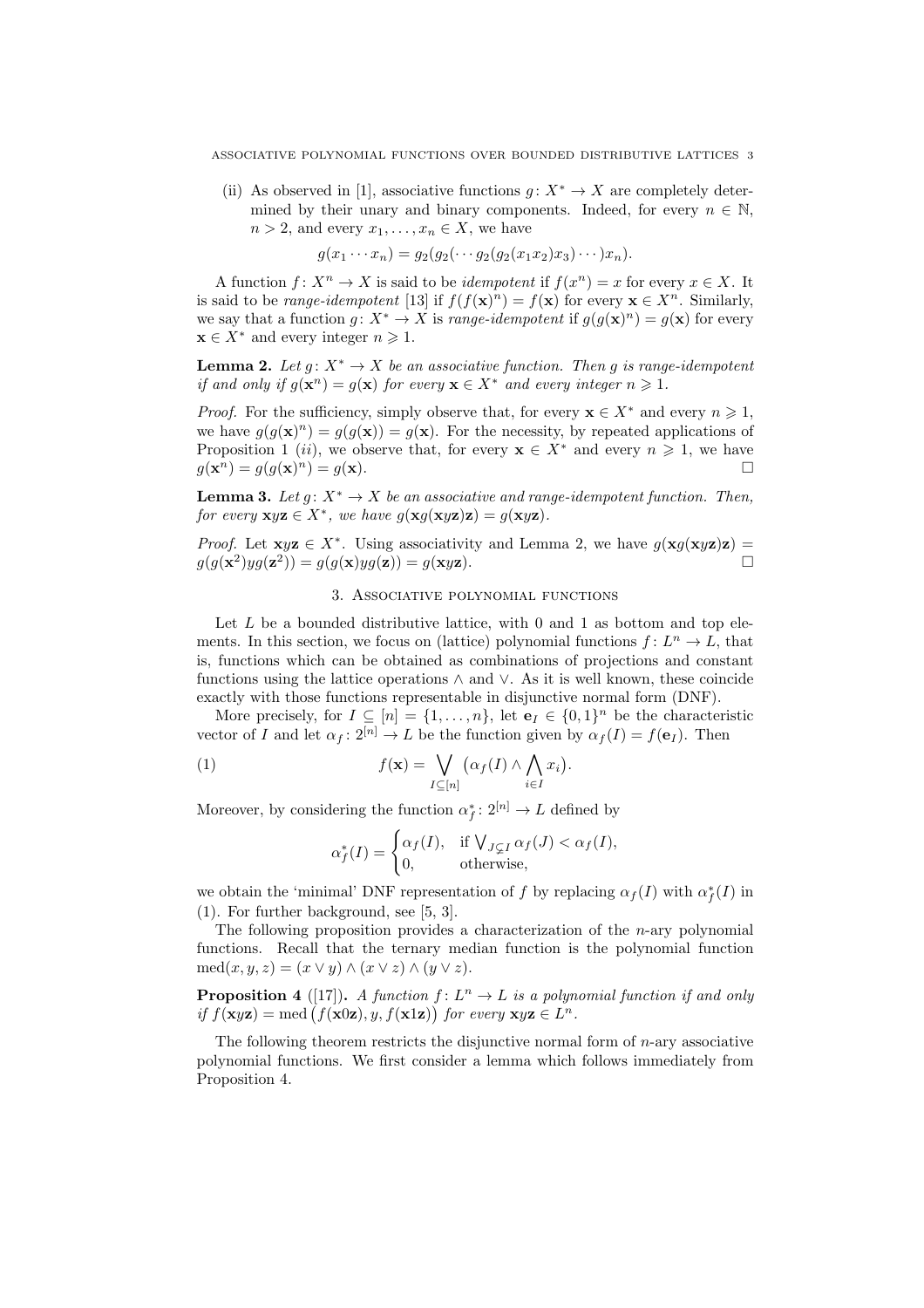**Lemma 5.** Let  $f: L^n \to L$  be a polynomial function and let  $I \subsetneq [n]$ ,  $J \subseteq [n]$ , and  $k \in [n] \setminus I$ . Then, for  $\mathbf{x}0\mathbf{z} = \mathbf{e}_I$  with  $\mathbf{x} \in L^{k-1}$ , we have ¢

$$
f(\mathbf{x}f(\mathbf{e}_J)\mathbf{z}) = \text{med}(\alpha_f(I), \alpha_f(J), \alpha_f(I \cup \{k\})).
$$

**Theorem 6.** Let  $f: L^n \to L$  be a polynomial function. If f is associative, then

$$
(2) \qquad f(\mathbf{x}) = a_n \vee (b_n \wedge x_1) \vee \Big(\bigvee_{i=1}^n (b_n \wedge c_n \wedge x_i)\Big) \vee (c_n \wedge x_n) \vee \Big(d_n \wedge \bigwedge_{i=1}^n x_i\Big),
$$

where 
$$
a_n = f(0^n)
$$
,  $b_n = f(10^{n-1})$ ,  $c_n = f(0^{n-1}1)$ , and  $d_n = f(1^n)$ .

*Proof.* Let  $f: L^n \to L$  be an associative polynomial function. Without loss of generality, we may assume that  $n \geq 3$  for if  $n = 1$  or  $n = 2$ , then it is trivial.

First, we show that  $\alpha_f^*(I) = 0$  whenever  $I \subset [n]$  and  $1 < |I| < n$ . To reach a contradiction, suppose that there is  $I \subset [n]$  with  $1 < |I| < n$  and such that  $\alpha_f^*(I) \neq 0$ . Let  $j \in [n]$  be the least such that  $j \notin I$ .

(i) Suppose  $j = 1$ . Using Lemma 5, from  $f(f(0^n)x) = f(0^{n-1}f(e_I))$ , where  $0\mathbf{x} = \mathbf{e}_I$ , we obtain  $\alpha_f(I) = \alpha_f(\lbrace n \rbrace) \wedge \alpha_f(I)$ , that is,  $\alpha_f(I) \leq \alpha_f(\lbrace n \rbrace)$ . This implies  $n \notin I$ , for otherwise we would have  $\alpha_f(I) = \alpha_f^*(I) > \alpha_f(\lbrace n \rbrace)$ . Similarly, from  $f(\mathbf{y}f(0^n)) = f(f(\mathbf{e}_I)0^{n-1})$ , where  $\mathbf{y}0 = \mathbf{e}_I$ , we obtain  $\alpha_f(I) = \alpha_f(\{1\}) \wedge \alpha_f(I)$ . Finally, let  $k \in [n] \setminus \{1\}$  be the least such that  $k \in I$  and take  $\mathbf{z} \in L^n$  such that  $0^{k-1} \mathbf{z} 0^{n-k} = \mathbf{e}_I 0^{n-1}$ . Then

$$
f(f(\mathbf{e}_I)0^{n-1}) = \alpha_f(\{1\}) \wedge \alpha_f(I)
$$
  
=  $\alpha_f(I) = \alpha_f^*(I) > \alpha_f(\{k\}) \ge f(0^{k-1}f(\mathbf{z})0^{n-k}),$ 

which contradicts associativity.

(ii) Suppose  $j > 1$ . Take  $\mathbf{x} \in L^{n-j}$  such that  $\mathbf{e}_I = 1^{j-1}0\mathbf{x}$ . On the one hand, we have  $f(1^{j-1}f(0^n)\mathbf{x}) = \alpha_f(I)$ . On the other hand, we obtain

,

$$
f(f(1^{j-1}0^{n-j+1})0^{j-1}\mathbf{x})\begin{cases}=\alpha_f(\{1\}), & \text{if }\mathbf{x}=0^{n-j} \\ < \alpha_f(I), & \text{otherwise,} \end{cases}
$$

which contradicts associativity.

Next, we show that  $\alpha_f({1}) \wedge \alpha_f({n}) \geq \alpha_f({i})$  for every  $i \in [n] \setminus {1, n}$ . Let  $i \in [n] \setminus \{1, n\}$ . We have  $f(f(0^{i-1}10^{n-i})0^{n-1}) = \alpha_f(\{1\}) \wedge \alpha_f(\{i\})$  and  $f(0^{i-1}10^{n-i-1}f(0^n)) = \alpha_f({i}).$  By associativity, it follows that  $\alpha_f({i}) \leq \alpha_f({1}).$ Similarly, we can verify that  $\alpha_f({i}) \leq \alpha_f({n})$ , for every  $i \in [n] \setminus \{1, n\}.$ 

Finally, we show that, for every  $i \in [n] \setminus \{1, n\}$ , we have  $\alpha_f(\{1\}) \wedge \alpha_f(\{n\}) =$  $\alpha_f({i})$ . This will be enough to show that (2) holds, with  $a = \alpha_f(\emptyset)$ ,  $b = \alpha_f({1})$ ,  $c = \alpha_f(\lbrace n \rbrace)$ , and  $d = \alpha_f([n])$ . So let  $i \in [n] \setminus \lbrace 1, n \rbrace$ . On the one hand, we have

$$
f(f(0^{n-1}1)0^{i-2}10^{n-i})
$$
  
=  $\alpha_f({i}) \vee (\alpha_f({n}) \wedge \alpha_f({1,i}))$   
=  $\alpha_f({n}) \wedge \alpha_f({1,i})$  (since  $\alpha_f({i}) \leq \alpha_f({n})$ )  
=  $\alpha_f({n}) \wedge (\alpha_f({1}) \vee \alpha_f({i}))$  (since  $\alpha_f^*(1,i) = 0$ )  
=  $\alpha_f({1}) \wedge \alpha_f({n})$  (since  $\alpha_f({i}) \leq \alpha_f({1})$ ).

On the other hand, we have

$$
f(0^{i-1} f(0^{n-i} 1 0^{i-2} 1) 0^{n-i}) = \alpha_f(\{i\}) \wedge \alpha_f(\{n-i+1, n\})
$$
  
=  $\alpha_f(\{i\}) \wedge \alpha_f(\{n\}) = \alpha_f(\{i\}),$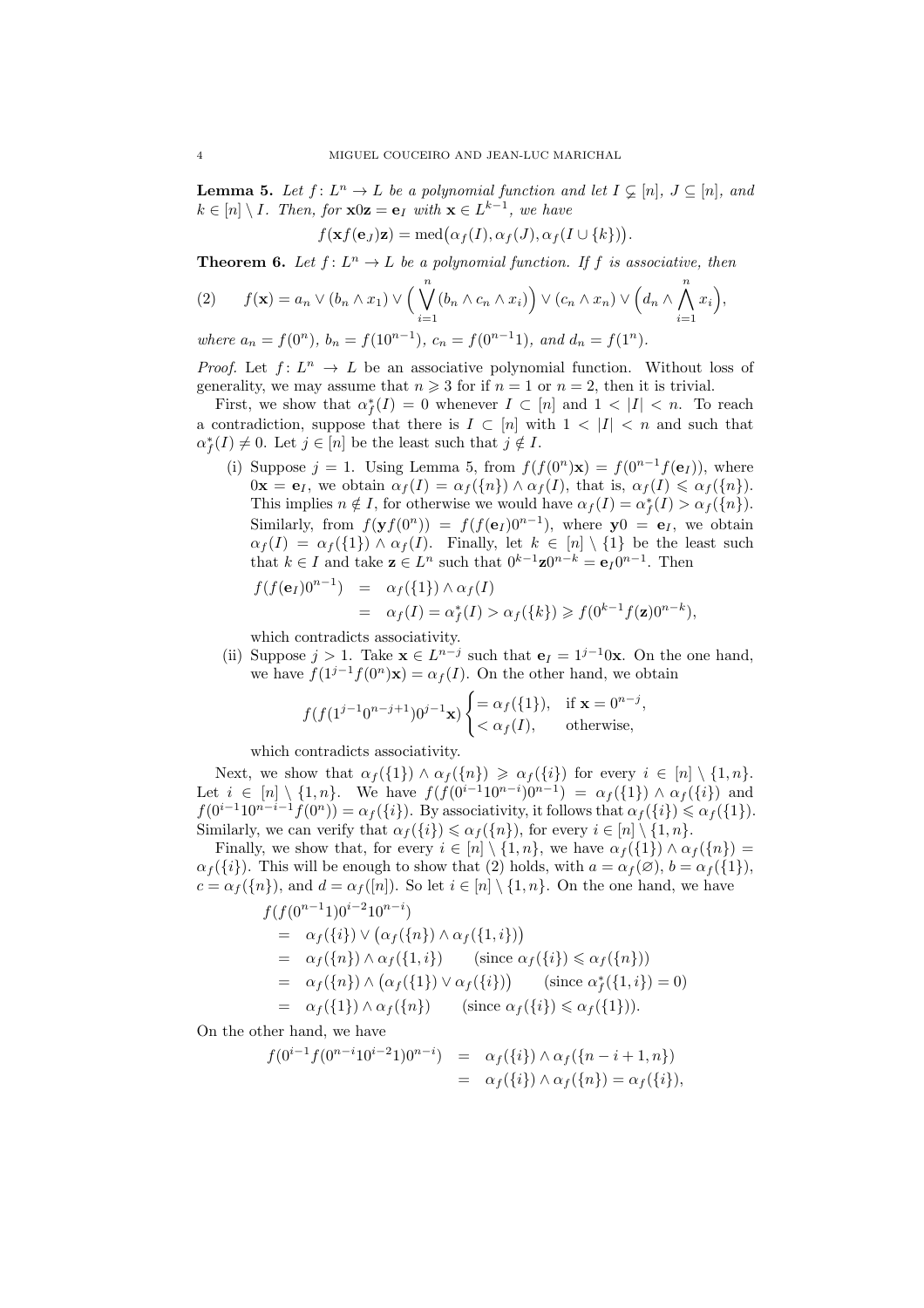and the proof is now complete.  $\Box$ 

*Remark* 2. (i) We observe that equation (2) can be rewritten in a more symmetric way as

$$
f(\mathbf{x}) = \text{med}\Big(a_n, (b_n \wedge x_1) \vee \text{med}\Big(\bigwedge_{i=1}^n x_i, b_n \wedge c_n, \bigvee_{i=1}^n x_i\Big) \vee (c_n \wedge x_n), d_n\Big).
$$

This formula reduces to  $f(\mathbf{x}) = \text{med}(a_n, \text{med}(\bigwedge_{i=1}^n x_i, b_n, \bigvee_{i=1}^n x_i)$  $, d_n$ ¢ as soon as  $f$  is a symmetric function (i.e., invariant under permutation of its variables).

(ii) A term function  $f: L^n \to L$  is a polynomial function satisfying  $\alpha_f(I) \in$  ${0, 1}$  for every  $I \subseteq [n]$ . By Theorem 6, the only associative term functions {0, 1} for every  $I \subseteq [n]$ . By Theorem 0, the only associative term<br> $f: L^n \to L$  are  $\mathbf{x} \mapsto x_1$ ,  $\mathbf{x} \mapsto x_n$ ,  $\mathbf{x} \mapsto \bigwedge_{i=1}^n x_i$ , and  $\mathbf{x} \mapsto \bigvee_{i=1}^n x_i$ .

We say that a function  $g: L^* \to L$  is a polynomial function if every  $g_n, n \geq 1$ , is a polynomial function. The following theorem yields a description of associative polynomial functions  $g: L^* \to L$ .

**Theorem 7.** A polynomial function  $g: L^* \to L$  is associative if and only if  $g_1(x) =$  $a_1 \vee (d_1 \wedge x)$  and, for  $n \geq 2$ ,

$$
g_n(\mathbf{x}) = a_2 \vee (b_2 \wedge x_1) \vee \Big(\bigvee_{i=1}^n (b_2 \wedge c_2 \wedge x_i)\Big) \vee (c_2 \wedge x_n) \vee \Big(d_2 \wedge \bigwedge_{i=1}^n x_i\Big),
$$

where  $a_1 = g_1(0), d_1 = g_1(1), a_2 = g_2(0^2), b_2 = g_2(10), c_2 = g_2(01), d_2 = g_2(1^2),$  $a_1 \leqslant a_2$ , and  $d_2 \leqslant d_1$ .

Proof. The sufficiency can be easily verified using Proposition 1.

Let us establish the necessity. Since every function  $g_n$ ,  $n \geq 1$ , is an associative polynomial function, by Theorem 6 this function has the form given in the righthand side of (2), with  $a_n = g_n(0^n)$ ,  $b_n = g_n(10^{n-1})$ ,  $c_n = g_n(0^{n-1})$ , and  $d_n =$  $g_n(1^n)$ . By associativity and Proposition 4, for every  $n \geq 3$ , we have

$$
g_n(10^{n-1}) = g_2(g_{n-1}(10^{n-2})0) = \text{med}(g_2(0^2), g_{n-1}(10^{n-2}), g_2(10)).
$$

By reasoning recursively, it can be verified that  $b_n = b_2$  for every  $n \ge 3$ . Similarly, it can be shown that  $a_n = a_2$ ,  $c_n = c_2$ , and  $d_n = d_2$  every  $n \ge 3$ . Finally, By Propositions 1 and 4, we have

$$
g_2(x^2) = g_1(g_2(x^2)) = \text{med}(g_1(0), g_2(x^2), g_1(1)),
$$

which shows that  $a_1 \leq a_2$  and  $d_2 \leq d_1$ .

Even though associativity for functions  $g: L^* \to L$  seems more restrictive on their components  $g_n$  than associativity for functions of a given fixed arity, from Theorems 6 and 7 it follows that associativity for polynomial functions  $f: L^n \to L$ naturally extends componentwise to polynomial functions  $g: L^* \to L$ .

**Corollary 8.** Let  $f: L^n \to L$  be a polynomial function. Then f is associative if and only if there is an associative polynomial function  $g: L^* \to L$  such that  $g_n = f$ .

We now provide a characterization of the associative and range-idempotent polynomial functions  $g: L^* \to L$  in terms of necessary and sufficient conditions. To this extent, we present a characterization of the *n*-ary polynomial functions given in [5]. Recall that  $S \subseteq L$  is *convex* if, for every  $y \in L$ , we have that  $x \leq y \leq z$  implies  $y \in S$  whenever  $x, z \in S$ .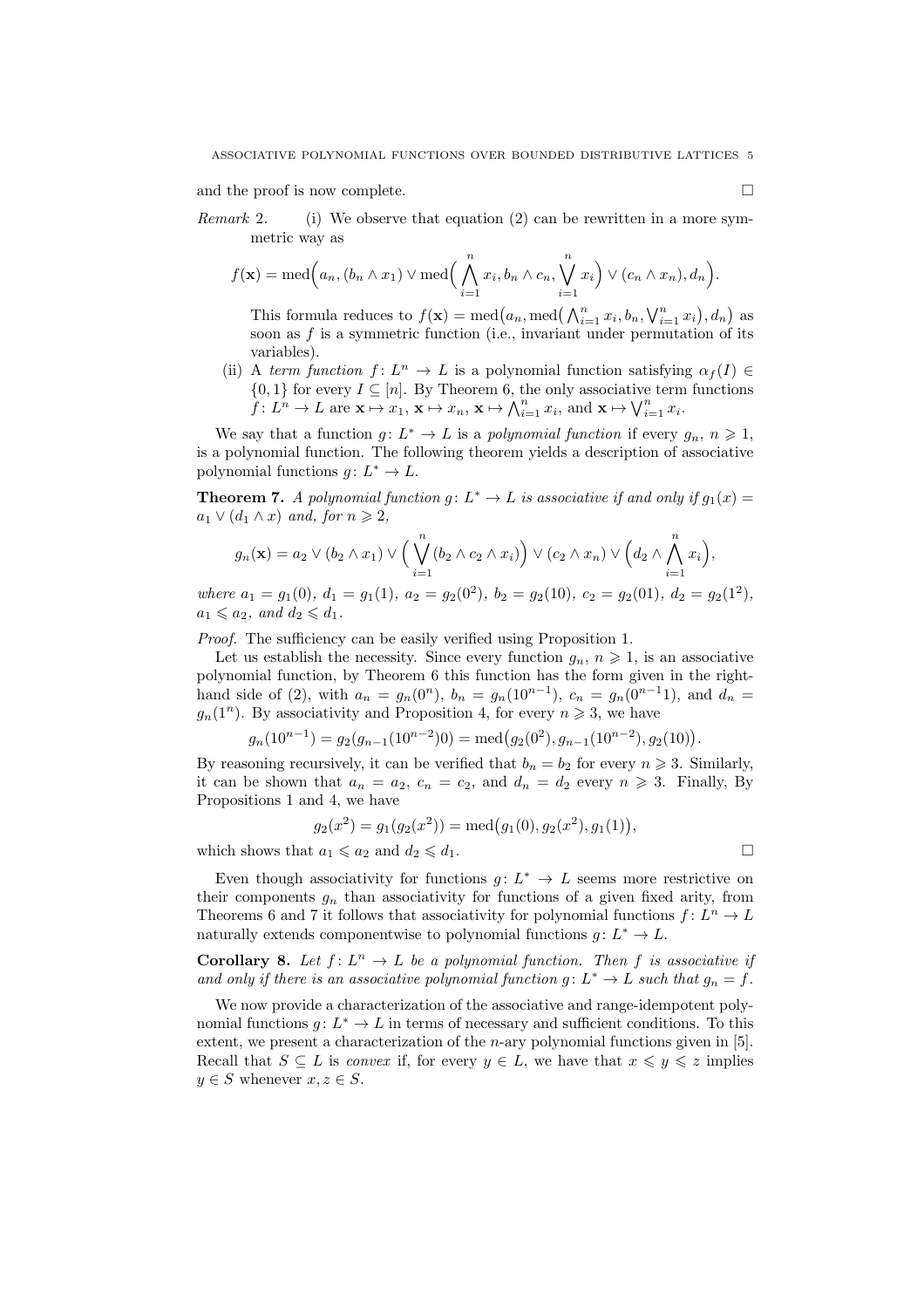**Proposition 9.** A function  $f: L^n \to L$  is a polynomial function if and only if it satisfies

- (a) f is nondecreasing,
- (b) for every  $\mathbf{xz} \in L^{n-1}$ , the function  $y \mapsto f(\mathbf{x}y\mathbf{z})$  preserves  $\wedge$  and  $\vee$ ,
- (c)  $\{f(\mathbf{x}y\mathbf{z}): y \in L\}$  is convex for every  $\mathbf{x}\mathbf{z} \in L^{n-1}$ ,
- (d)  $\{f(\mathbf{x}) : \mathbf{x} \in L^n\}$  is convex,
- (e)  $f(\mathbf{x}f(\mathbf{x}y\mathbf{z})\mathbf{z}) = f(\mathbf{x}y\mathbf{z})$  for every  $\mathbf{x}y\mathbf{z} \in L^n$ .

**Theorem 10.** Let  $g: L^* \to L$  be an associative function. The following assertions are equivalent:

- (i) g is a range-idempotent polynomial function.
- (ii) g is a polynomial function satisfying  $g_2(0^2) = g_1(0)$  and  $g_2(1^2) = g_1(1)$ .
- (iii) g is range-idempotent and, for every  $n \geq 1$ , the function  $g_n$  satisfies
	- (a)  $g_n$  is nondecreasing,
	- (b) for every  $xz \in L^{n-1}$ , the function  $y \mapsto g_n(xyz)$  preserves  $\wedge$  and  $\vee$ ,
	- (c)  $\{g_n(\mathbf{x} y\mathbf{z}) : y \in L\}$  is convex for every  $\mathbf{x} \mathbf{z} \in L^{n-1}$ ,
	- (d)  $\{g_n(\mathbf{x}) : \mathbf{x} \in L^n\}$  is convex.

*Proof.* The equivalence  $(i) \Leftrightarrow (iii)$  follows from Lemma 3 and Proposition 9. To see that  $(i) \Rightarrow (ii)$ , we use Lemma 2 and Theorem 7. Finally, to show that  $(ii) \Rightarrow (i)$ , by Lemma 2 and Theorem 7, we only need to show that g satisfies  $g(\mathbf{x}^n) = g(\mathbf{x})$ for every  $\mathbf{x} \in X^*$ , which is immediate.  $\square$ 

In the case when  $L$  is a bounded chain, that is, a totally ordered bounded lattice, the condition  $(b)$  in Theorem 10 (iii) becomes redundant in the presence of condition (a). Moreover, it was shown in [4, Lemma 18] that conditions (a) and (c) together imply condition  $(d)$ . We then have the following corollary.

**Corollary 11.** Assume that L is a bounded chain and let  $g: L^* \to L$  be an associative function. The following assertions are equivalent:

- (i) g is a range-idempotent polynomial function.
- (ii) g is a polynomial function satisfying  $g_2(0^2) = g_1(0)$  and  $g_2(1^2) = g_1(1)$ .
- (iii) g is range-idempotent and, for every  $n \geq 1$ , the function  $g_n$  is nondecreasing and  $\{g_n(\mathbf{x} y\mathbf{z}): y \in L\}$  is convex for every  $\mathbf{x} \mathbf{z} \in L^{n-1}$ .

Remark 3. In the special case of real intervals, i.e., when  $L = [a, b]$  for reals  $a \leq$ b, the convexity condition can be replaced with continuity of  $g_n$  in Corollary 11 (iii).<sup>2</sup> The more general case when  $L$  is a connected ordered topological space was considered by Fodor [10] who obtained an explicit description of those nondecreasing binary functions which are idempotent, continuous, and associative.

# **REFERENCES**

- [1] G. Beliakov, A. Pradera, and T. Calvo. Aggregation Functions: A Guide for Practitioners. Studies in Fuziness and Soft Computing. Springer, Berlin, 2007.
- [2] M. Couceiro. On the lattice of equational classes of Boolean functions and its closed intervals. J. Mult.-Valued Logic Soft Comput., 14(1-2):81–104, 2008.
- [3] M. Couceiro and J.-L. Marichal. Characterizations of discrete Sugeno integrals as polynomial functions over distributive lattices. Fuzzy Sets and Systems, 161 (5) (2010) 694–707.

<sup>&</sup>lt;sup>2</sup>Indeed, for nondecreasing functions  $f: [a, b]^n \to [a, b]$ , this convexity condition is equivalent to continuity of  $f$  in each variable and hence to continuity of  $f$ .